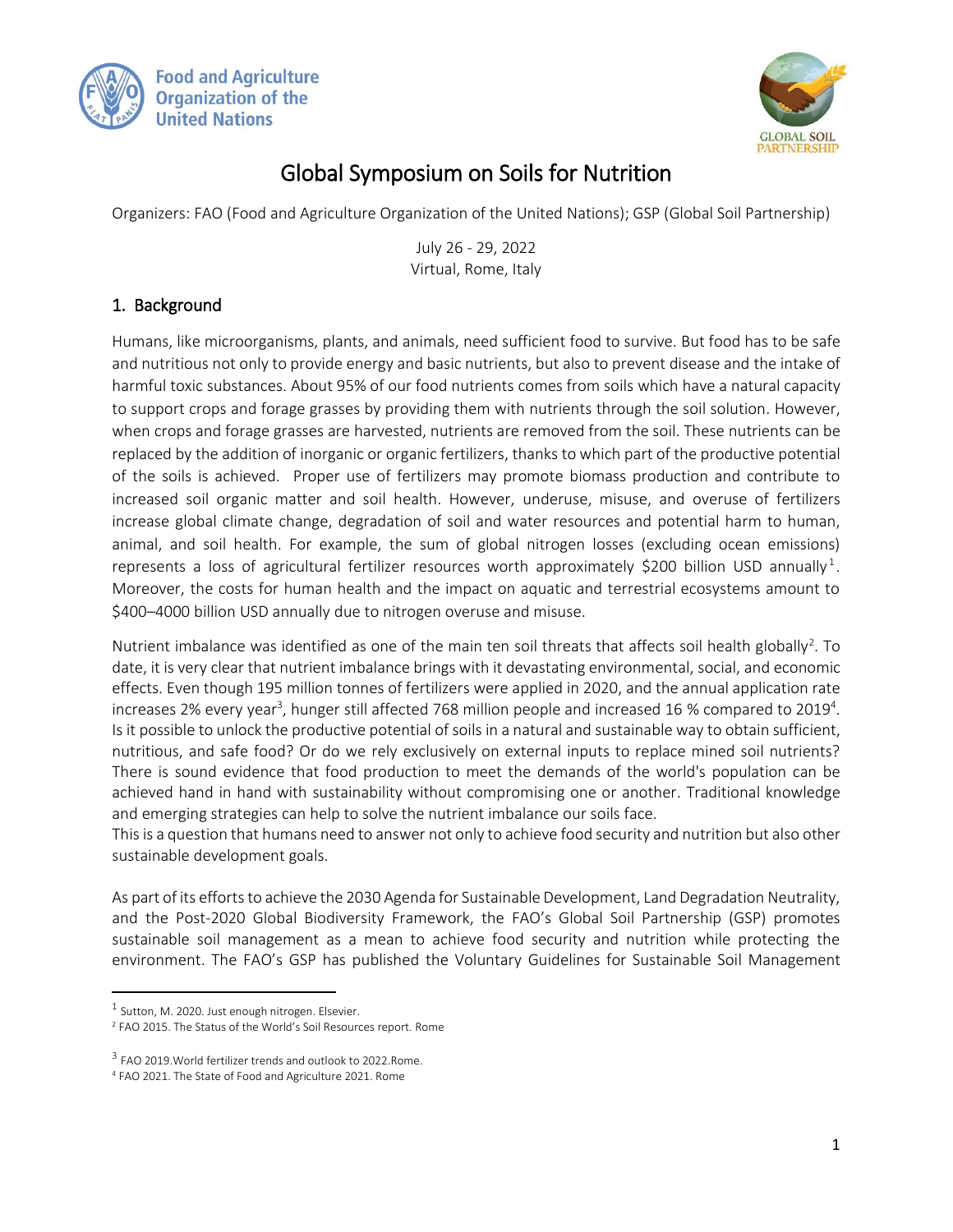(VGSSM)<sup>5</sup>. Their role is to guide strategic and context-specific decision making on soils at all relevant levels to address major global threats, such as the imbalance of nutrients and nutrient cycles, and the pollution of soils. The International Code of Conduct for the Sustainable Use and Management of Fertilizers (The Fertilizer Code) is an important tool for implementing the VGSSM specifically regarding nutrient imbalances and soil pollution. This instrument addresses the three main issues related to fertilizer use and management across world: underuse, misuse and overuse, as well as the consequences, and recommendations to different stakeholders directly or indirectly involved with fertilizers. In response to these complex challenges, it's decided at the GSP's Ninth Plenary Assembly in September 2021 to organize the Global Symposium on Soils for Nutrition (SYMPOSIUM) in 2022, which serves an important platform to review the state of the art of soil fertility in the context of food security, human nutrition, environmental health and climate change.

#### *Role of soil fertility on food security and nutrition*

 $\overline{a}$ 

Although food security is a global goal that requires consideration of multiple factors, healthy and wellnourished soils are central to achieving it. A balanced supply of soil nutrients is essential to support crop and forage grass yields and the nutritional value of the agri-food system. An integrated approach of the soil-plant nutrient cycling is crucial to improve our knowledge about the system's functionality and interactions, and thereby enable better decisions on soil nutrient management while protecting the environment in a climate change scenario.

Although the production of primary crops has doubled in the last 20 years, it remains unclear how long soils can sustain such production. For this reason, it is important to understand soil nutrient availability in different areas, so as to know how and where to improve soil fertility. Are the world's soils capable of continuing to produce sufficient food with their intrinsic characteristics?

There are various topics linked to sufficient, safe and nutritious food. One of the main dimensions of food security is sufficient food production, which can be supported by improving integral soil fertility. This is the ability of a soil to support plant growth by providing not only the essential nutrients, but also the adequate chemical, physical, and biological conditions as a habitat for plant growth and the maintenance of ecosystem services. Soil nutrient imbalance was identified as one of the major soil threats in the Status of the World's Soil Resources report (FAO, 2015)<sup>6</sup>. The lack of basic nutrients, including macro and micronutrients, leads to the underdevelopment of plants and decrease in yields and crop nutritional value.

Food quality, which includes the safety and nutritional value of food products, is another key dimension of food security. Healthy soils provide macro- and micronutrients that influence plant nutrition when soils are sustainably managed. In addition, plants supplied with balanced and sufficient nutrients grow healthier and are more resilient to pest and diseases. In contrast, soil macro- and micronutrient deficiencies limit plant health, crop productivity and the nutritional quality of food, which together ultimately affect nutrition and human health<sup>7</sup>. The chronic lack of micronutrients –derived from nutrient-deficient soils and crops– can cause severe but often invisible health problems, especially among women and children<sup>8</sup>, known as 'hidden

<sup>&</sup>lt;sup>5</sup> FAO 2017. Voluntary Guidelines for Sustainable Soil Management Food and Agriculture Organization of the United Nations. Rome, Italy.

<sup>6</sup> FAO, 2015. Status of the World's Soil Resources. Food and Agriculture Organization of the United Nations. Rome, Italy

 $^7$  Sanchez, P.A., Swaminathan, M.S., 2005. Hunger in Africa: the link between unhealthy people and unhealthy soils. Lancet 265, 442–444.

<sup>&</sup>lt;sup>8</sup> Black, R.E., Victora, C.G., Walker, S.P., Bhutta, Z.A., Christian, P., de Onis, M., Ezzati, M., Grantham-McGregor, S., Katz, J., Martorell, R., Uauy, R., 2013. Maternal and child undernutrition and overweight in low-income and middle-income countries (and the Maternal and Child Nutrition Study Group). Lancet 382 (9890), 427–451.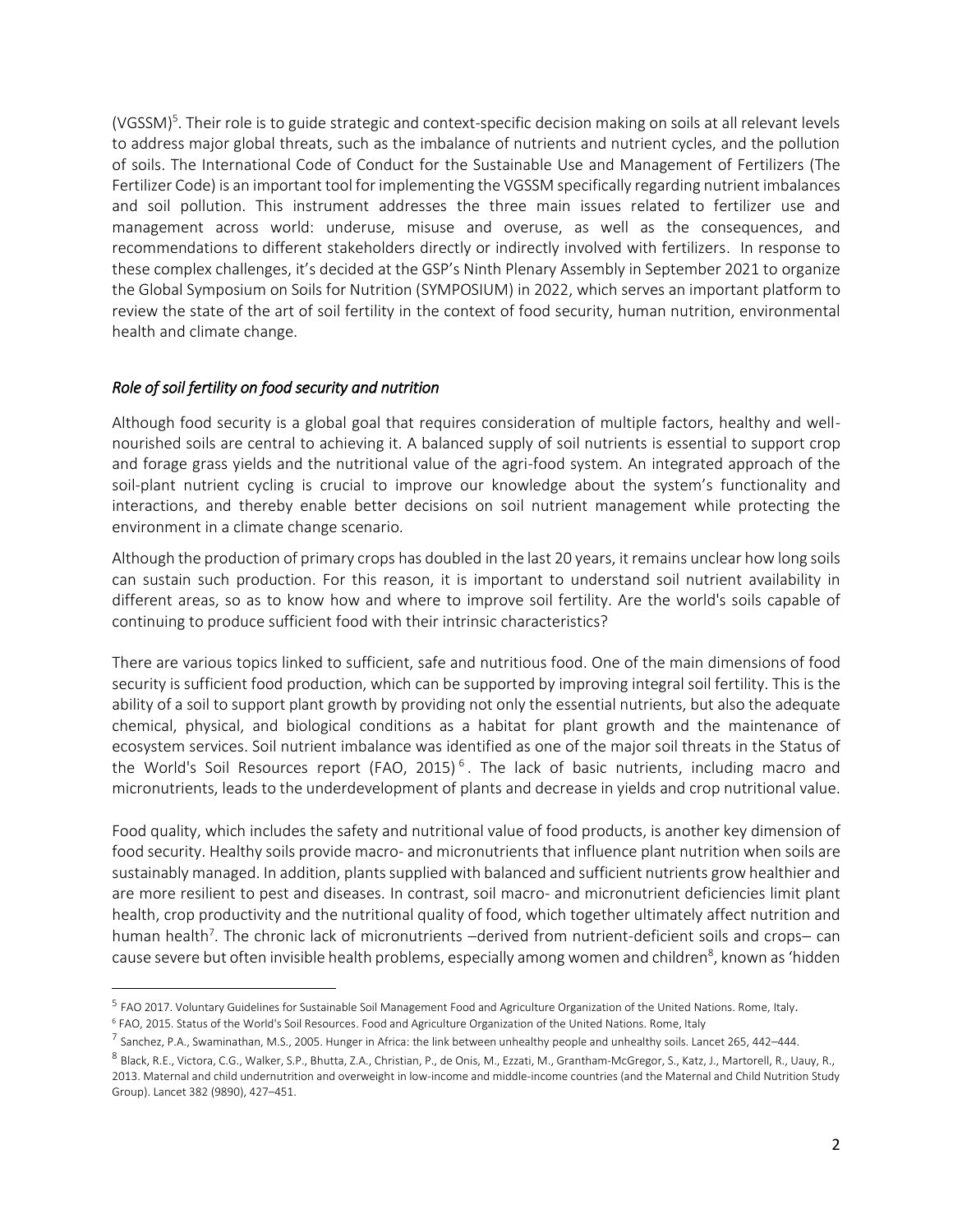hunger'. Worldwide over 2 billion people suffer from iron (Fe), zinc (Zn) and/or other (multiple) micronutrient deficiencies<sup>9</sup>. The problem is most severe in low- and middle-income countries, especially in Africa where the estimated risk for micronutrient deficiencies is high $^{10}$ .

Although hidden hunger is a multifactorial challenge, adequate soil nutrient content plays a determinant role to combat this problem. The nutrition-sensitive agriculture approach addresses soil and crop nutrition in an efficient, inclusive, and sustainable manner since it is centered in the implementation of diversified farming systems aiming at the production of high-quality nutritional food to overcome malnutrition and micronutrient deficiencies.

#### *Environmental impact of unsustainable soil fertility management*

To achieve food security and sustainable development goals, natural resources, including soil, water, and biodiversity, should be managed sustainably and in an efficiently, so as to avoid and minimize negative impacts on the environment. In this sense, the overuse and misuse of fertilizers lead to nutrients excess (especially nitrogen and phosphorus) from agricultural fields and cause a number of environmental problems including: i) deterioration of water quality and eutrophication of aquatic ecosystems; ii) exacerbation of climate change due to increased release of greenhouse gases such as nitrous oxide and methane from soils to the atmosphere; iii) leaching of mobile forms of nitrogen to water used for human consumption, with potential human health impacts; iv) soil pollution and; v) crop failure<sup>11</sup>.

Apart from the inappropriate use of fertilizers, their quality deficiencies can represent a source of severe and persistent environmental pollution and cause significant human health problems. Concerns associated with the lack of evaluation and regulation of the quality and composition of the fertilizers applied to soils, such as heavy metals content linked to the mining and the production process, the sources of raw material, and the presence of harmful microbes, can cause serious contamination problems and damage to human and animal health. In the case of recycled nutrient sources and products intended for use in plant production, the nutritive content, and quality, as well as safety in terms of the content of dangerous or toxic materials should also be considered. Maintaining soil fertility should reduce externalities such as environmental pollution caused during nutrient extraction and processing. Examples of these externalities include exposure to asbestos fibres which can also be inhaled by people in areas surrounding mining sites, and organic contaminants produced as by-products frequently from mining $^{12}$ .

In addition, mineral reserves depletion derived from mining for fertilizer production highlights the urgency of using soil nutrients in an efficient, safe, and sustainable manner.

#### *Social, legal and economic implications of soil fertility management*

Inequality in productive capacities of food is related to soil and land management policies or the lack of them. Frequently the lack of resources and/or incentives is one of several obstacles that prevent the establishment of good practices contributing to better nutrition of soil, crops, and people. Adequate soil governance and proper policies and strategies aimed at increasing the production, safety and nutritional value of food in a sustainable way require international and national collaboration between governments,

 $\overline{\phantom{a}}$ 

<sup>&</sup>lt;sup>9</sup> WHO, 2016. Vitamin and Mineral Nutrition Information System. World Health Organization(www.who.int).

<sup>10</sup> Ruel-Bergeron JC, Stevens GA, Sugimoto JD, Roos FF, Ezzati M, Black RE, et al. (2015) Global Update and Trends of Hidden Hunger, 1995-2011: The Hidden Hunger Index. PLoS ONE 10(12): e0143497.doi:10.1371/journal.pone.0143497

<sup>&</sup>lt;sup>11</sup> FAO, 2019. The International Code of Conduct for the Sustainable Use and Management of Fertilizers. Rome.

<sup>12</sup> FAO and UNEP. 2021. *Global assessment of soil pollution: Report.* Rome.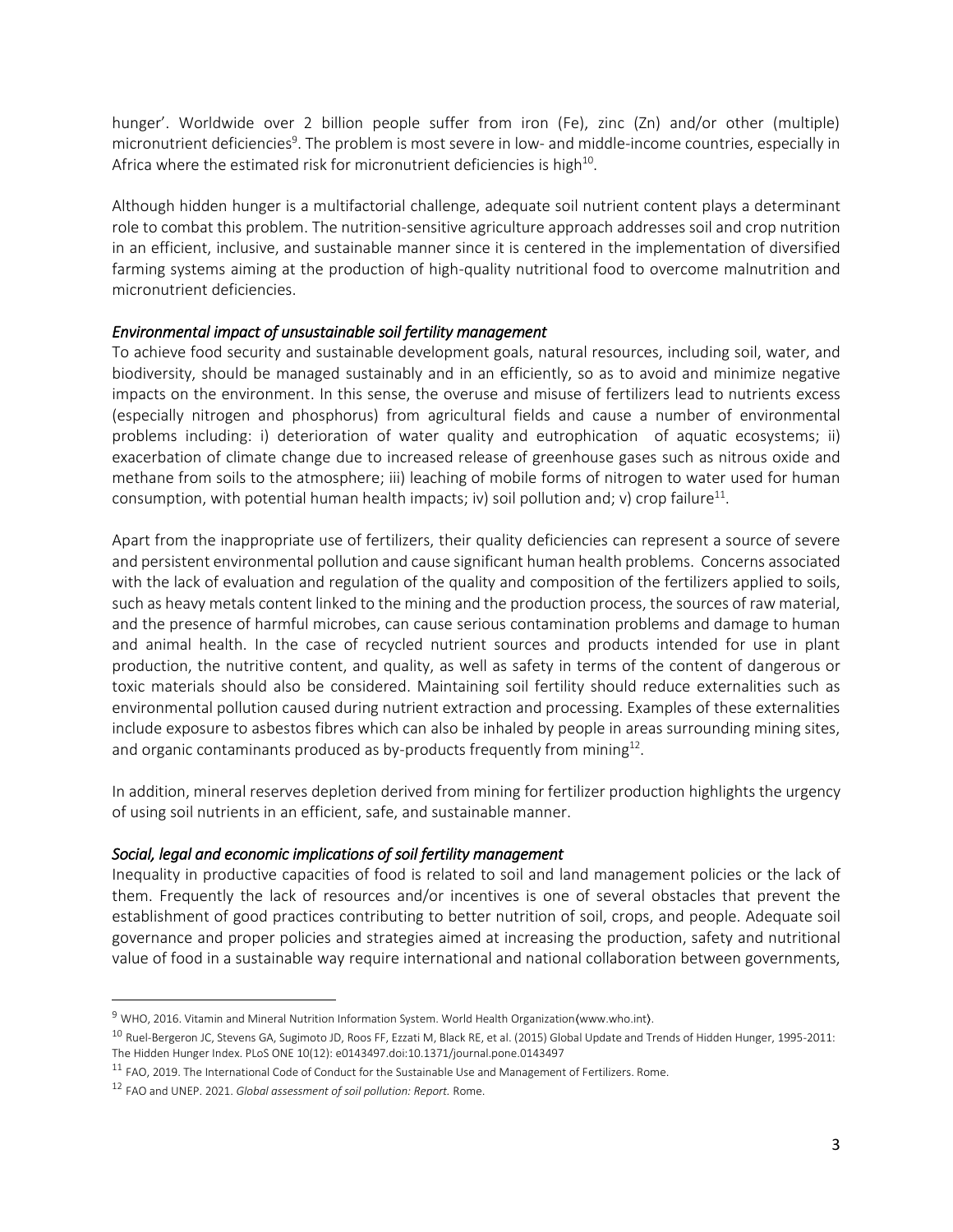local authorities, industries, and citizens. Coherent policies focused on encouraging sustainable soil management practices and judicious use and management of nutrients are essential to achieve food security worldwide, leaving no one behind<sup>13</sup>.

## 2. Scope, goals, and objectives

The Global Symposium on Soils for Nutrition aims to review the state of the art on the role of soil fertility in delivering sufficient, high quality, safe, and more nutritious food for better nourished plants, animals, and people. The Symposium is expected to identify critical knowledge gaps and provide the basis for discussion among policy makers, food producers, scientists, fertilizer industry, practitioners, and other stakeholders on the creation of solutions that can provide a more nutritious agri-food system for enhancing human health and wellbeing while protecting the environment.

Food starts with soils, and with less than 10 years until the 2030 - the deadline for achieving the UN Sustainable Development Goals (SDGs), there is a call for urgent attention to the factors and forces driving the performance in agri-food systems. The Symposium will elaborate how healthy soils could contribute to the achievement of the SDG2 - Zero hunger and will also contribute to the fulfillment of SDG 3-Good health and wellbeing, SDG 6-Clean water and sanitation, SDG -12 Responsible production and consumption, SDG 13-Climate action, and SDG- 15, Life on land. Finally, the GSP and this Symposium are successful examples of how partnership and enhanced collaboration (SDG 17) among all stakeholders to advance towards the achievement of the SDGs.

The specific **objectives** of the Symposium are:

- Examine the current scientific, technical, and traditional knowledge on the role of integral soil fertility management for nutrition, food production, human health, and climate change mitigation opportunities;
- Examine the knowledge on soil nutrient budgets, the application of external nutrients and the existing possibilities to match soil fertility to crop requirements;
- Present innovative, effective and replicable methodologies, technologies and practices that promote sustainable crop and forage production, with a view on upscaling these approaches to promote the sustainable management of soil fertility for crops and human nutrition;
- Explore different nutrient sources, their efficiency, and options for soil fertility management including analysis of their benefits and trade-offs related to fertilizers quality and potential environmental impact; and
- Identify policies that maintain and improve soil fertility and nutrition and encourage the adoption of effective practices that facilitate sustainable food production systems to meet food security.

The symposium is also expected to contribute to the understanding of the challenges and opportunities in soil fertility, crop, animal and human nutrition, and the environmental impact associated with soil fertilization for the different stakeholders including the government sector, industry, national agricultural research systems, universities, and waste and recycling industry.

## 3. Expected outcomes

 $\overline{\phantom{a}}$ 

The Symposium envisions to achieve the following outcomes:

<sup>13</sup> Soil Governance, Global Soil Partnership. https://www.fao.org/global-soil-partnership/areas-of-work/soil-governance/en/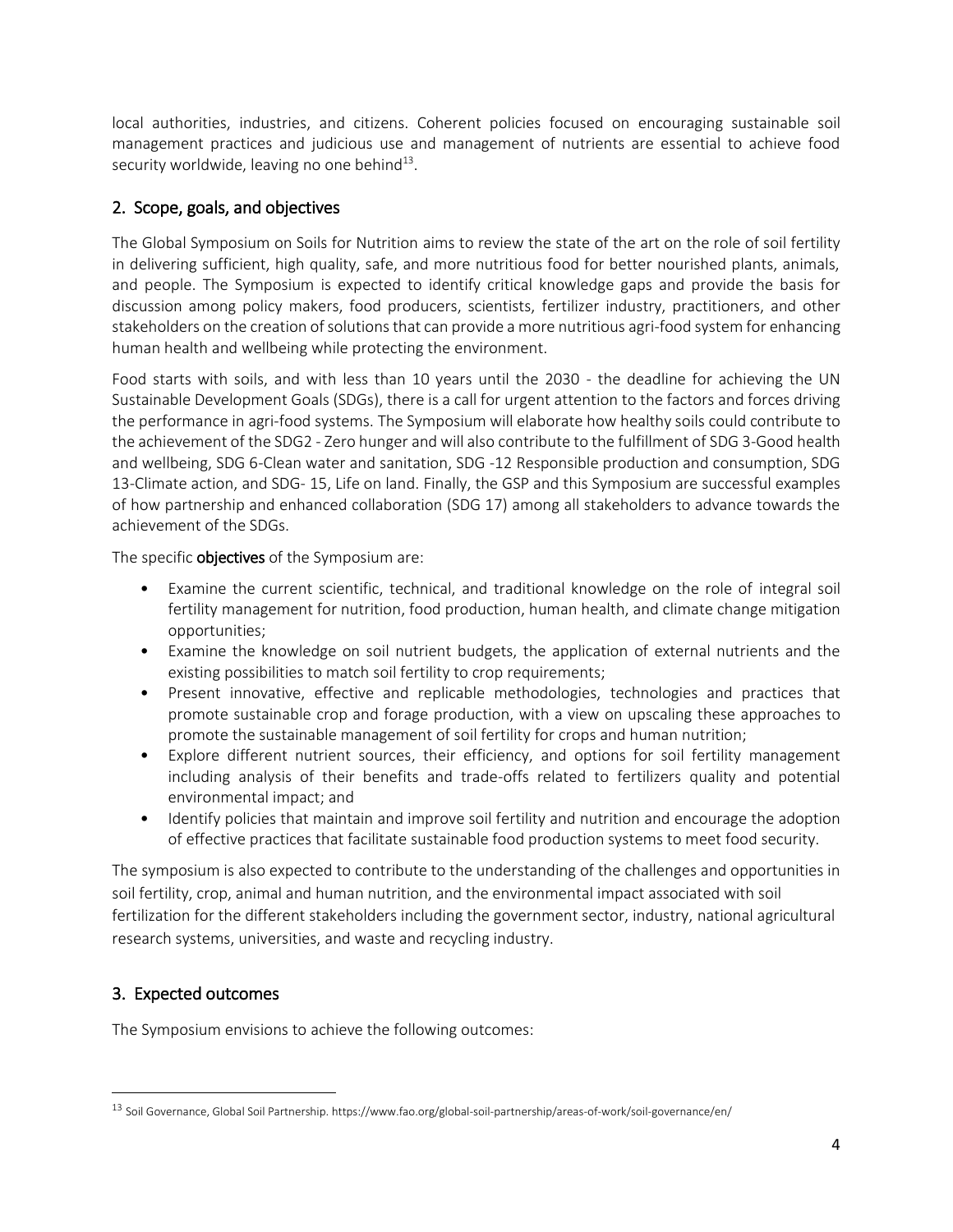- Knowledge gaps identified on how soil fertility supports better production, better nutrition, a better environment, and a better life;
- knowledge, methodologies, and policies regarding the availability, assimilation and use efficiency of fertilizers reviewed and summarized;
- Improved understanding of how the adoption of sustainable soil management can produce nutritious food to fight malnutrition and contribute to human wellbeing;
- Obstacles that halt the implementation of improved sustainable soil fertility practices worldwide identified;
- Available information and knowledge gaps to undertake monitoring and mapping of soil nutrients are identified;
- The state of soil pollution due to overuse/misuse of fertilizers is identified;
- The gaps in the implementation of tools for guiding the sustainable use and management of fertilizers is identified.
- An outcome document "Soils for nutrition" will be the main outcome of this symposium presenting an agenda for action in this topic that will be implemented by the GSP Secretariat and its partners.

## 4. Symposium themes

The Symposium will be held virtually over four days on July 26 - 29, 2022, with an expected participation of representatives from countries around the world.

The Symposium will have a high-level opening session with speakers from co-organizing institutions, to present the importance of soil nutrition in the maintenance and enhancement of soil health, in achieving crops and human nutrition, food security, combating and adapting to climate change, and overall achieving the SDGs.

Keynote speakers will be invited for setting the scene for the Symposium with the participation of leading experts in relation to the following four main themes, aimed at providing state-of-the-art scientific evidence about the role of soils for a better nutrition. The launch of poster exhibition and side activities will conclude the program of the first day.

#### Theme 1. Status and trends of global soil nutrient budget

Crop and forage production improvement could be supported by improving the physical, chemical, and biological aspects of soil fertility. However, planning soil fertility interventions at any scale requires information about the soil nutrient budget – accounting the nutrients that enter the soil body and leave the soil through crop uptake and hydrological or atmospheric loses. Overtime, there have been different efforts to quantify this budget, thus, it is important to understand the state of the art and identify the gaps that need to be addressed to count with solid information and trends about availability (both natural and human added) of soil nutrients in the soils to guide better interventions.

The topics to be addressed under theme 1 are:

- Assessing, mapping and monitoring soil fertility/soil nutrients (soil nutrient budget)
- Applications of soil fertility data/information for decision making
- State of the art on the availability of soil nutrients/fertilizers (i.e. sources of phosphorous)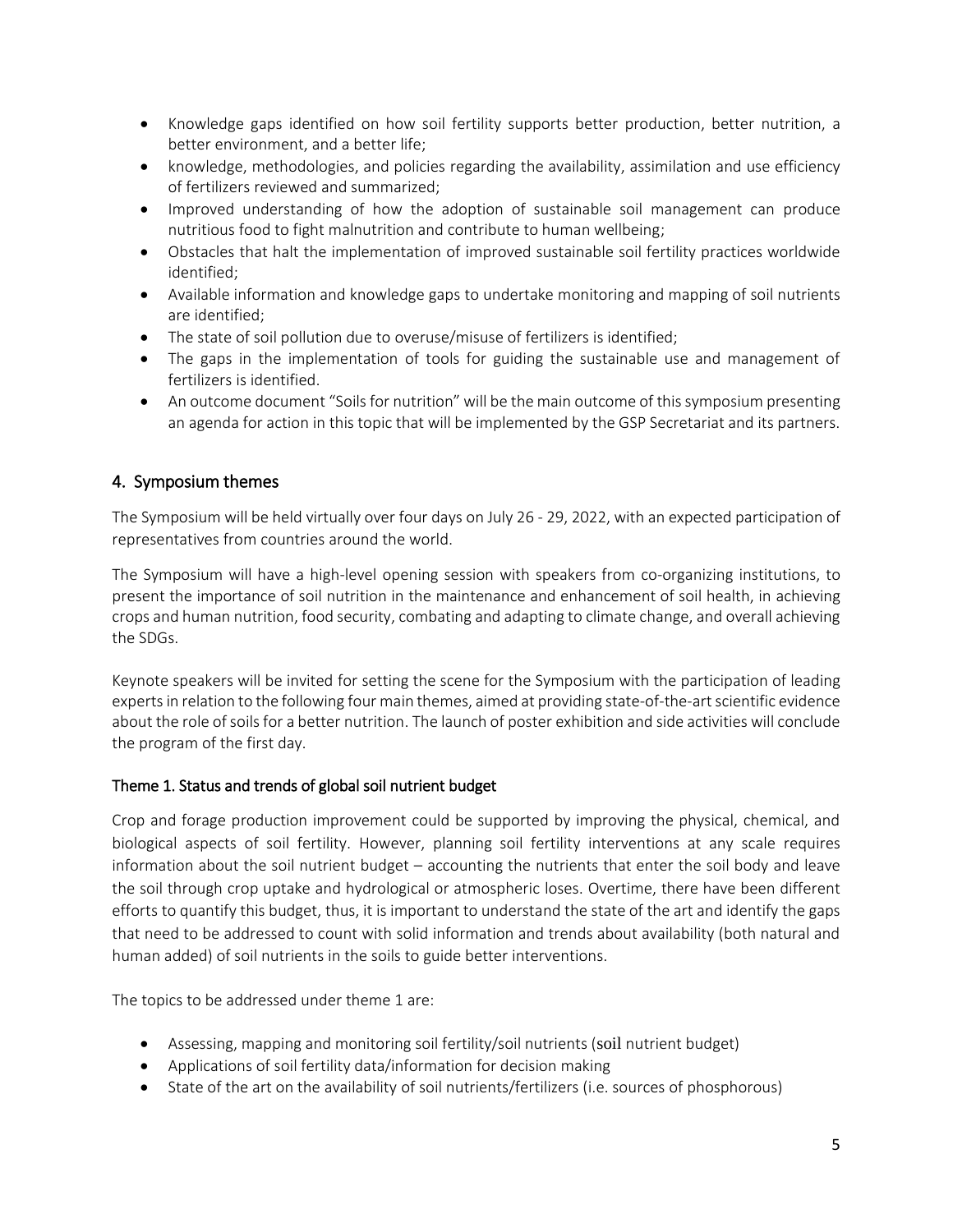#### Theme 2. Sustainable soil management for food security and better nutrition

Healthy and nutritious food for crops, livestock, and human starts with healthy soils. Healthy soils play a key role in the implementation of schemes such as nutrition sensitive approaches. Nutrition-sensitive agriculture contributes to improving health outcomes, the production of diverse, safe, and nutrient-rich food, linked to sustainable soil management practices. In addition, the availability of micronutrients can be analyzed according to the physical, chemical, and biological conditions of the soil, and the geological context is determinant in the mineral composition of the soil and its natural capacity to supply nutrients. This, together with the adoption of an inclusive vision through helping most vulnerable people such as smallholders and promoting cost-effective and environmentally friendly soil management practices. Natural soil fertility and natural nutrient cycles can be improved and maintained through soil conservation practices, integrated agricultural systems, nature-based solutions, the rescue of traditional knowledge, and innovative approaches.

The topics to be addressed under theme 2 are:

- Nutrition sensitive agriculture
- Innovations on sustainable soil management and soil fertility
- Soil micronutrients and human health
- The role of fertilizers on cost-effective crop production and nutrition.
- Fertilizers use efficiency and innovations on the production of fertilizers (mineral and bio-products)
- State of the art on biological nitrogen fixation

#### Theme 3. Impacts of soil nutrient management on the environment and climate change

Practices and tools to improve fertilizers use efficiency and sustainability can help to reduce soil, water and air pollution, regulate water resources availability and quality, support a diverse and active biotic community, provide safe food and reduce GHG emissions. This theme will address the alternatives to improve nutrient use efficiency include integrated soil fertility management, nature-based solutions involving soil microorganisms; technology-oriented solutions and the quality assessment of fertilizers. Plant nutrition efficiency can also be enhanced through nutrient recycling or additions including mineral (chemical) fertilizers, organic fertilizers, and other soil amendments.

The topics to be addressed under theme 3 are:

- Status of soil, water, and air pollution derived from the overuse or misuse of fertilizers
- The role of fertilizers on climate change
- Fertilizers quality and its role in food safety and pollution

#### Theme 4. Governance of soil fertility/soil nutrients

Approximately one-third of the world's food is produced by smallholders, who paradoxically are part of a sector that has been historically marginalized and affected by poverty. In addition to poverty and food insecurity, other factors such as gender inequality and low crop profitability in a scenario of climate change and Covid-19, make soil fertility maintenance and enhancement a complex and challenging endeavor.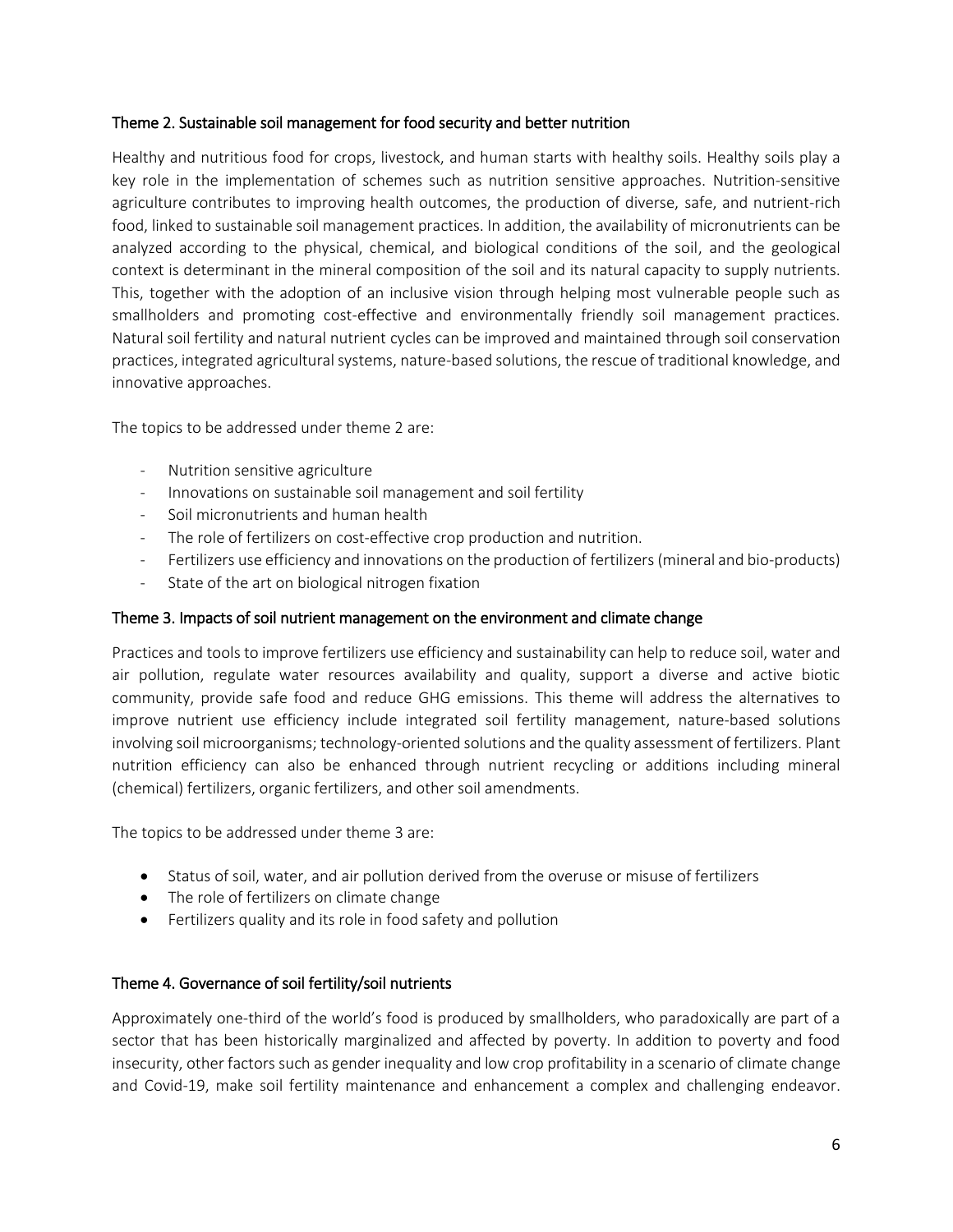There is a growing need to include soil fertility in the legal framework in articulation with crop and human nutrition, land tenure and land management.

The topics to be addressed under theme 4 are:

- Policies focused on improving soil fertility through the adoption of sustainable soil management
- Implementation of normative tools such as the International Code of Conduct for the Sustainable Use and Management of Fertilizers
- Gender sensitive tools and methods in fertilization programmes

#### 5. Symposium structure

#### *Panels*

During the following three days, the event will open with a multisectorial panel that will address each of the four themes in complement to the scientific insight with the participation of different stakeholders in the corresponding topic for each day, governments, industry and farmers. One of the main objectives of the panels is to articulate the priorities and needs of the governments, and productive and industry sectors with the academia.

#### *Parallel sessions*

Once the panels have concluded, parallel sessions will be held for the four themes. The format of the parallel sessions will be determined by the conveners (in close collaboration with the organizing and scientific committees) to ensure the themes are adequately presented and discussed to explore the key aspects needed for the outcome document.

#### *Side events*

Side events will be organized including a photo contest under the theme "Soil nutrient deficiencies in crops and livestock".

#### *Call for Abstracts*

A call for abstracts will be opened until May 15, 2022. The Organizing committee will receive the abstracts that will compete for oral and poster presentations during the symposium. Abstracts should address any of the four themes and will be evaluated by the Scientific Committee. The abstracts must be written in English, maximum 2000 words in Word format. The abstracts must follow the prescribed format (to be developed) and emailed to GSP-Secretariat@fao.org, indicating "Call for abstracts/Your full name/Preferred Theme" in the subject line. After the evaluation of abstracts by the Symposium Scientific Committee, the authors will be notified with a decision regarding their abstract submission by June 15, 2022, and details for oral and poster presentations will be provided.

#### *Participants*

• Participants will include FAO Director-General, representatives from international organizations, scientists and practitioners working in related fields, representatives from NGOs, civil society, land